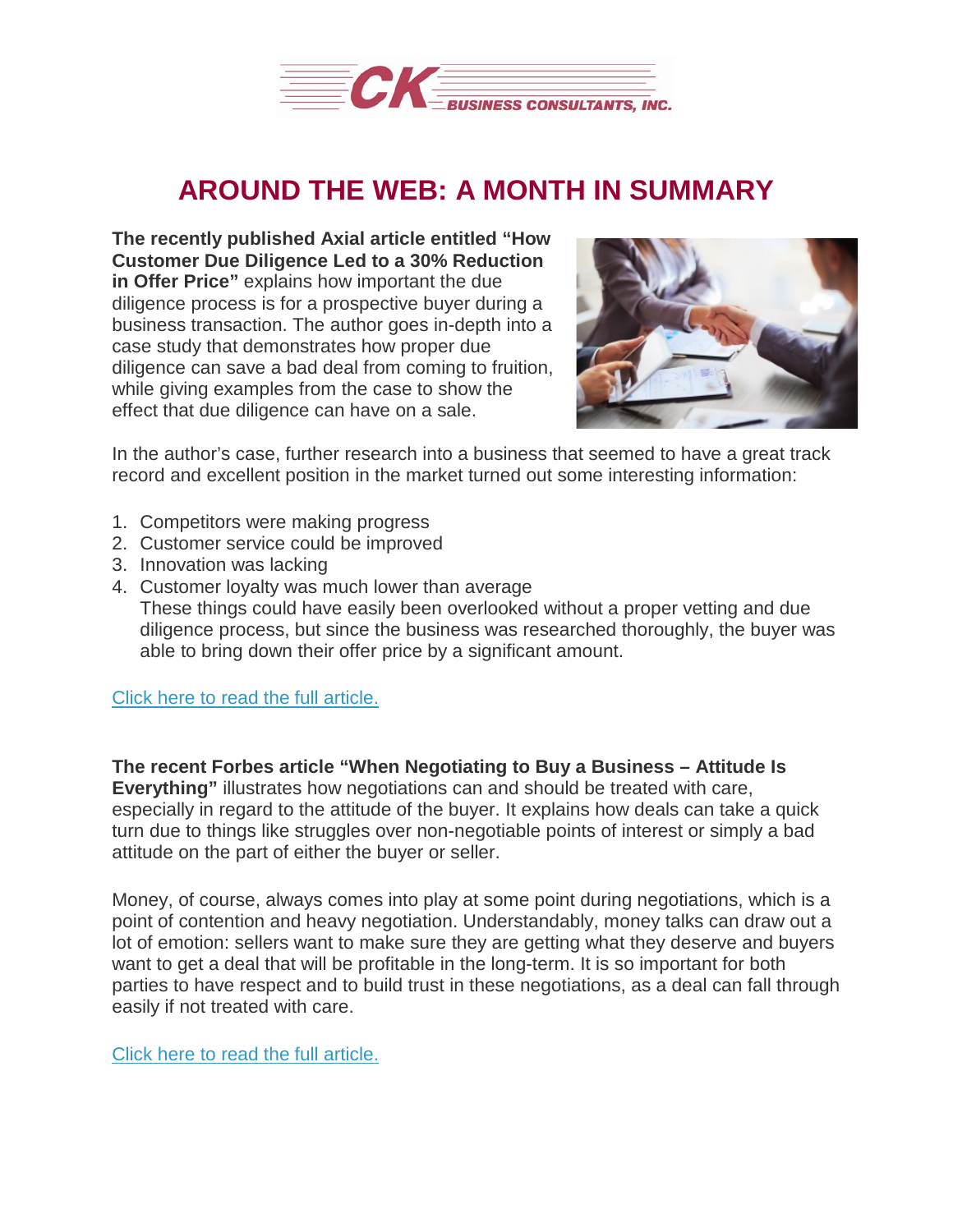**The recently published Axial article entitled "Selling? Look for a Buyer Who's Walked a Mile in Your Shoes"** explains the benefits of due diligence and patience when selling a business. The article outlines the sale process of the footwear brand Flojos, the pride and joy of the Lins, a couple that built the company into a \$50 million+ business over their tenure as owners and operators.

After finding an M&A advisor with experience in the consumer products field, the Lins focused on finding a buyer that would understand and succeed in the business, as well as continue the legacy that they had created. They wanted a buyer that represented their business well, and after receiving a few offers, they were able to select a buyer that was able to do this.

## Click here to read the full [article.](http://www.axial.net/forum/selling-look-buyer-whos-walked-mile-shoes/)

**A recent article in The Business Journals "3 Questions to Consider When Looking at Mergers and Acquisitions"** outlines what a prospective seller should consider regarding mergers and acquisitions as a means to exit their business. The current state of the M&A market makes this option very lucrative, with record transaction numbers and valuations. But no matter the state of the market, knowing whether or not this is the best option is important. When considering a merger or acquisition, you should ask yourself:

- 1. Does M&A align with your company's strategic plan and vision?
- 2. Have you conducted adequate due diligence?
- 3. Do you have a post-deal integration plan?

While time and patience are very important during this process, it is also very important to understand everything about the process, why you're undergoing it, and what it means for your business. A merger or acquisition could mean very good things for your company if you are well prepared and know what questions to ask.

## Click here to read the full [article.](http://www.bizjournals.com/bizjournals/how-to/buy-a-business/bizbuysell/2017/03/3-questions-to-consider-when-looking-at-mergers.html)

**The recent article in Divestopedia "What Role Does Your Brand Play in a Successful M&A?"** explains how a business' brand often takes a backseat to most other business activities during the M&A process. The author explains how crucial the brand really is within the transaction process, as it represents how the new business is both perceived and received by the public and shareholders of the acquiring entity, as well as employees and customers.

Branding in consideration of employees is very important in the transaction process, as the cultures of the now combined companies may differ drastically. This makes consideration in terms of culture and structure so important for both entities to ensure the process runs smoothly and the new entity is able to move forward seamlessly.